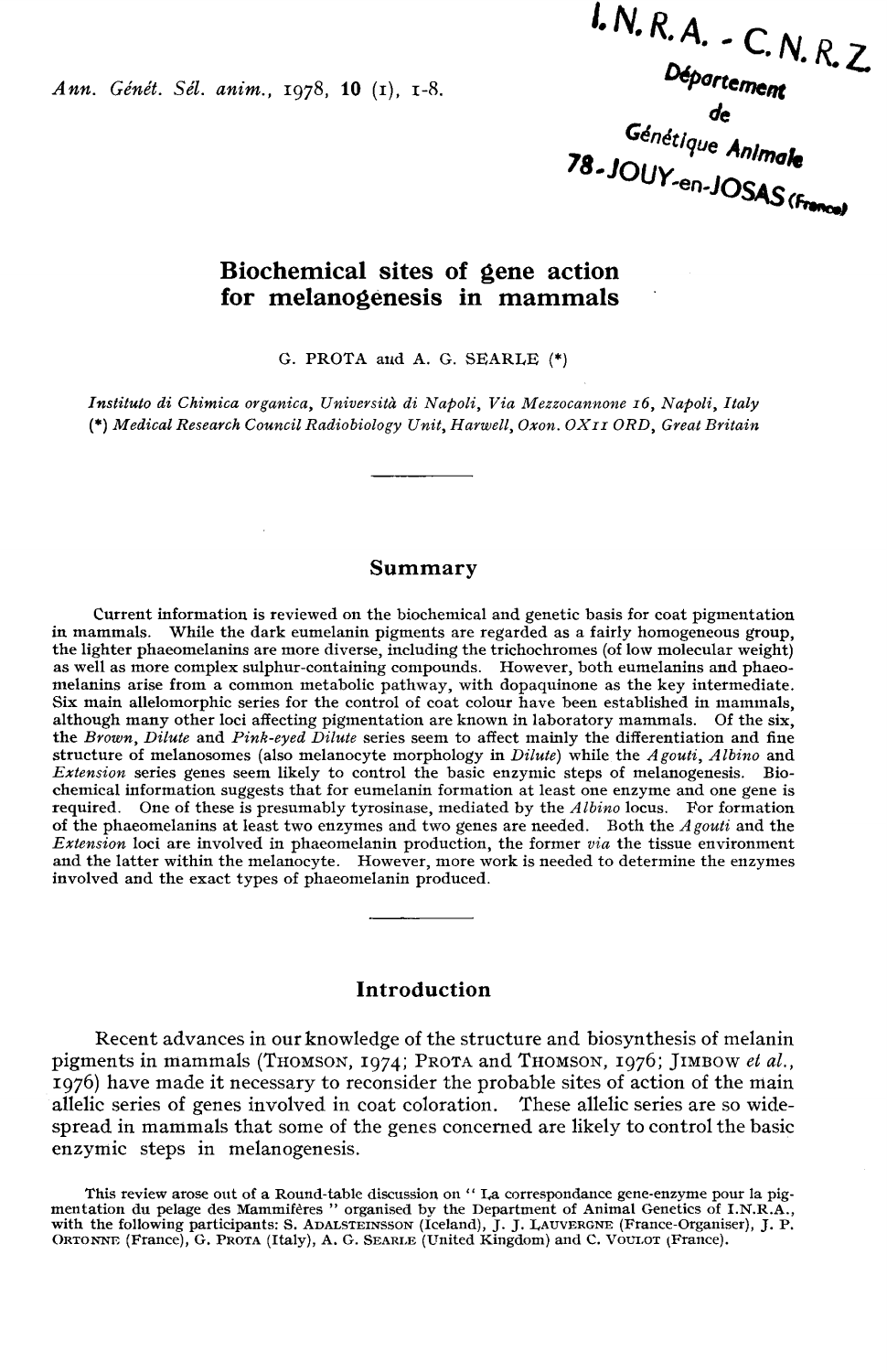#### Biochemical aspects

Melanin pigments can be roughly classified into those giving dark colours, namely black and brown and their derivatives, and those giving light ones, with a wide range from the bright yellow coat of some mice to the carroty red colour of some human hair. The dark colours are regarded as deriving from a fairly The dark colours are regarded as deriving from a fairly homogeneous group of insoluble nitrogenous pigments, the eumelanins, which **Biochemical aspects**<br>**Melanin pigments can be roughly classified into those giving dark colours,**<br>**namely black and brown and their derivatives, and those giving light ones, with<br>a wide range from the bright yellow coat o** are irregular polymers consisting mainly of  $5.6$ -dihydroxyindole units at various oxidative levels (NICOLAUS, 1968). The light colours are usually described under the omnibus term of « phaeomelanins », but these include pigments with diverse chemical and physical properties. The best characterized group of these phaeomelanins is found in reddish human hair and in feathers and contains sulphur in addition to nitrogen (PROTA, 1972). Degradative studies (FATTORUSSO *et al.*, 1970) and we want to respect the building units which consider the particle of some human hair. The dark colours are regarded as deriving from a fairly homogeneous group of insoluble nitrogenous pigments, the eumelanins, which  $\alpha$ arried out on various pigments of this group isolated from hair of rabbits, sheep, and from red human hair, suggest that the building units which constitute these complex macromolecules are formed by benzothiazole,  $I.A$ -benzothiazine and tetramelanins is found in reddish human hair and in feathers and contains sulphur in addition to nitrogen (PROTA, 1972). Degradative studies (FATTORUSSO *et al.*, 1970) **carried** out on various pigments of this group isolated f Another group of phaeomelanic pigments consists of the trichochromes (PROTA and THOMSON, 1976), formerly named trichosiderins because thought to contain antied out on various pignients of this group isolated from hard of rabolits, sheep, and from red human hair, suggest that the building units which constitute these complex macromolecules are formed by benzothiazole,  $r, 4$ iron. These compounds of low molecular weight occur in certain types of yellow and reddish human hair and are the only « melanin » pigments with a well-defined structure, characterized by a novel nitrogen and sulphur containing chromophore



FIG.  $I.$  - Tentative scheme of the probable metabolic pathways leading to formation of the different kinds of melanin pigment. « Phaeomelanins » refers to the complex phaeomelanin pigments as distinct from the simpler trichochromes.

Schéma possible des voies métaboliques qui conduisent à la formation des différents types de pigments mélaniques. Par phaeomelanines on désigne les pigments phaeomélaniques complexes qui se distingue des trichochromes plus simples.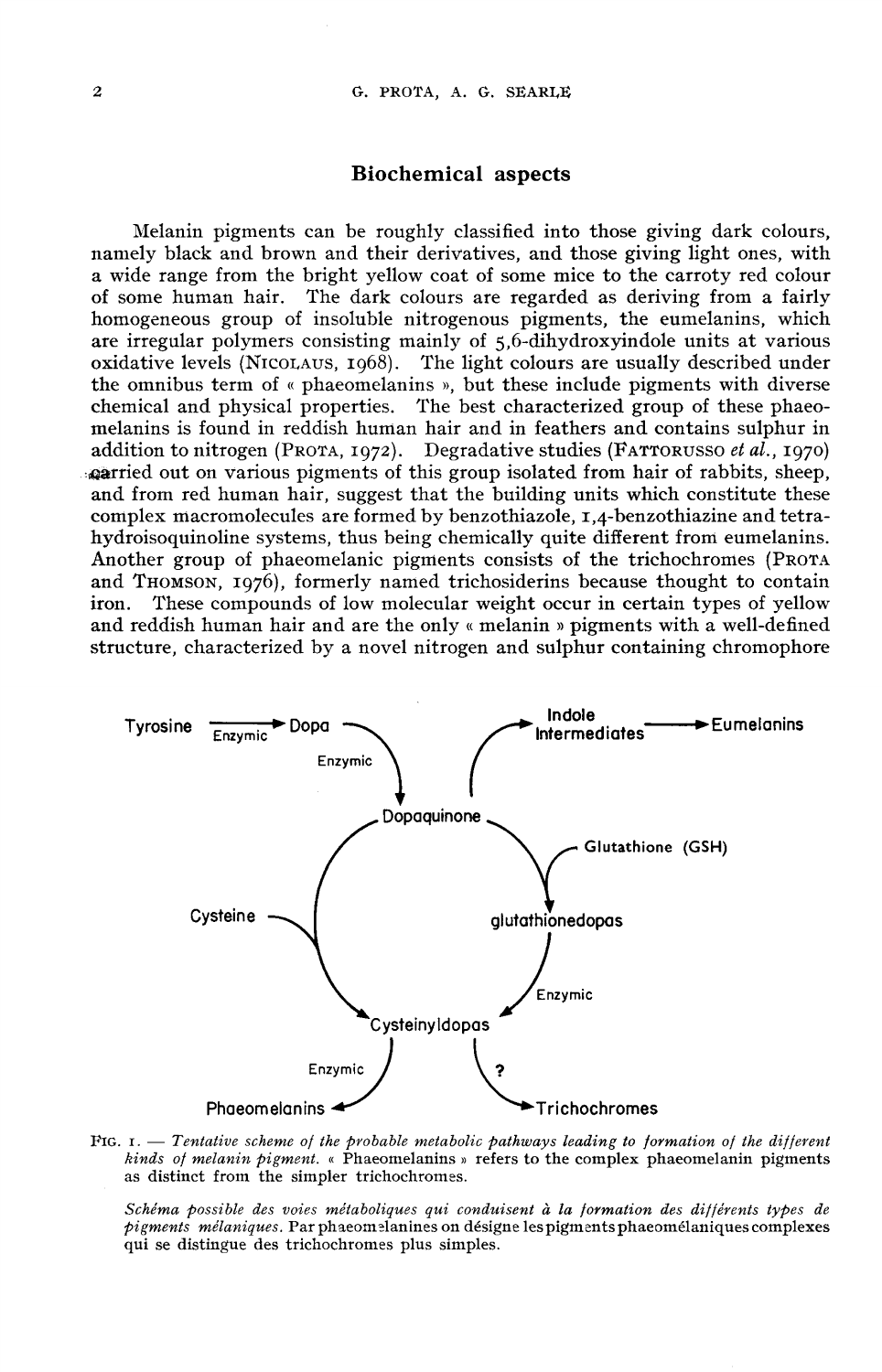GENE ACTION FOR MELANOGENESIS IN MAMMALS 3<br>consisting of two conjugated 1,4-benzothiazine units. Despite their evident differences in molecular size and general properties, it is now well established that eumelanins, complex phaeomelanins, and trichochromes are biogenetically related, arising from a common metabolic pathway (fig. r) in which dopaquinone is the key intermediate.

In the melanocytes of dark-coloured forms dopaquinone is converted into eumelanin by a complex series of spontaneous reactions which involve cyclization and oxidative polymerization. However, a switch mechanism exists which leads to the production of the S-containing phaeomelanins instead, through the inter-<br>vention of sulphydryl compounds such as glutathione and or cysteine. This vention of sulphydryl compounds such as glutathione and  $\sigma$  cysteine. latter combines with dopaquinone in a non-enzymic very fast reaction to give the cysteinyldopas which, by further oxidation, are converted into phaeomelanins and /or trichochromes. It is not yet clear whether the cysteinyldopas required for phaeomelanin formation are derived by  $(i)$  direct addition of free cysteine to dopaquinone or  $(ii)$  by reaction of the latter with glutathione, followed by enzymic<br>bydrolysis of the resultant glutathionedopa, or  $(iii)$  by both mechanisms. In this hydrolysis of the resultant glutathionedopa, or  $(iii)$  by both mechanisms. In this context, it is noteworthy that both cysteinyldopa (BIORKLUND *et al.*, 1972) and for phaeomelanin formation are derived by (*i*) direct addition of free cysteine to dopaquinone or (*ii*) by reaction of the latter with glutathione, followed by enzymic hydrolysis of the resultant glutathionedopa, or (*i* contain also the hydrolytic enzymes (y-glutamyl transferase and a peptidase) capable of converting the latter into the former.

The same phenolase complex, known as tyrosinase (s), is thought to catalyse the conversion of tyrosine to dopaquinone in each of the pathways. Once formed, the subsequent fate of dopaquinone is the result of its own reactivity coupled with the chemical environment within the melanocyte, which is under genetic control. While the formation of eumelanin from this intermediate compound does not require any specific enzymic assistance, the formation of the S-containing phaeomelanins via cysteinyldopa requires at least an additional enzymic control of the concentration of cysteine (or glutathione) in the melanocyte. In vitro biosynthetic experiments (FATTORUSSO et  $al.$ , 1969) suggest that the subsequent conversion of cysteinyldopa to the pigmentary end-products may again be mediated by the tyrosinase complex in the presence of dopa as co-factor. However, an additional enzyme may be needed for trichochrome production.

Thus biochemical information suggests that for the formation of eumelanins from tyrosine at least one enzyme, and therefore one gene locus, is required while for the formation of the complex phaeomelanins or trichochromes from tyrosine at least two enzymes and two loci are needed. In formation of the melanosomes at least two enzymes and two loci are hected. In formation of the included or pigment granules the melanins are laid down on a protein framework; for the formation of this framework other enzymes may be needed. It is inter formation of this framework other enzymes may be needed. It is interesting to note that the organization and shape of the phaeomelanosomes are different from that of the eumelanosomes (MOVER, 1966).

#### Genetic aspects

Six main series of multiple alleles  $(A, B, C, D, E, P)$  concerned with coat colour are known to be widely distributed in mammals while a number of other possibly homologous loci have been described (SEARLE, 1968). In addition, genetic studies on the mouse and other mammals have revealed many loci affecting coat colour for which no homologies have yet been postulated. Table I lists the main allelic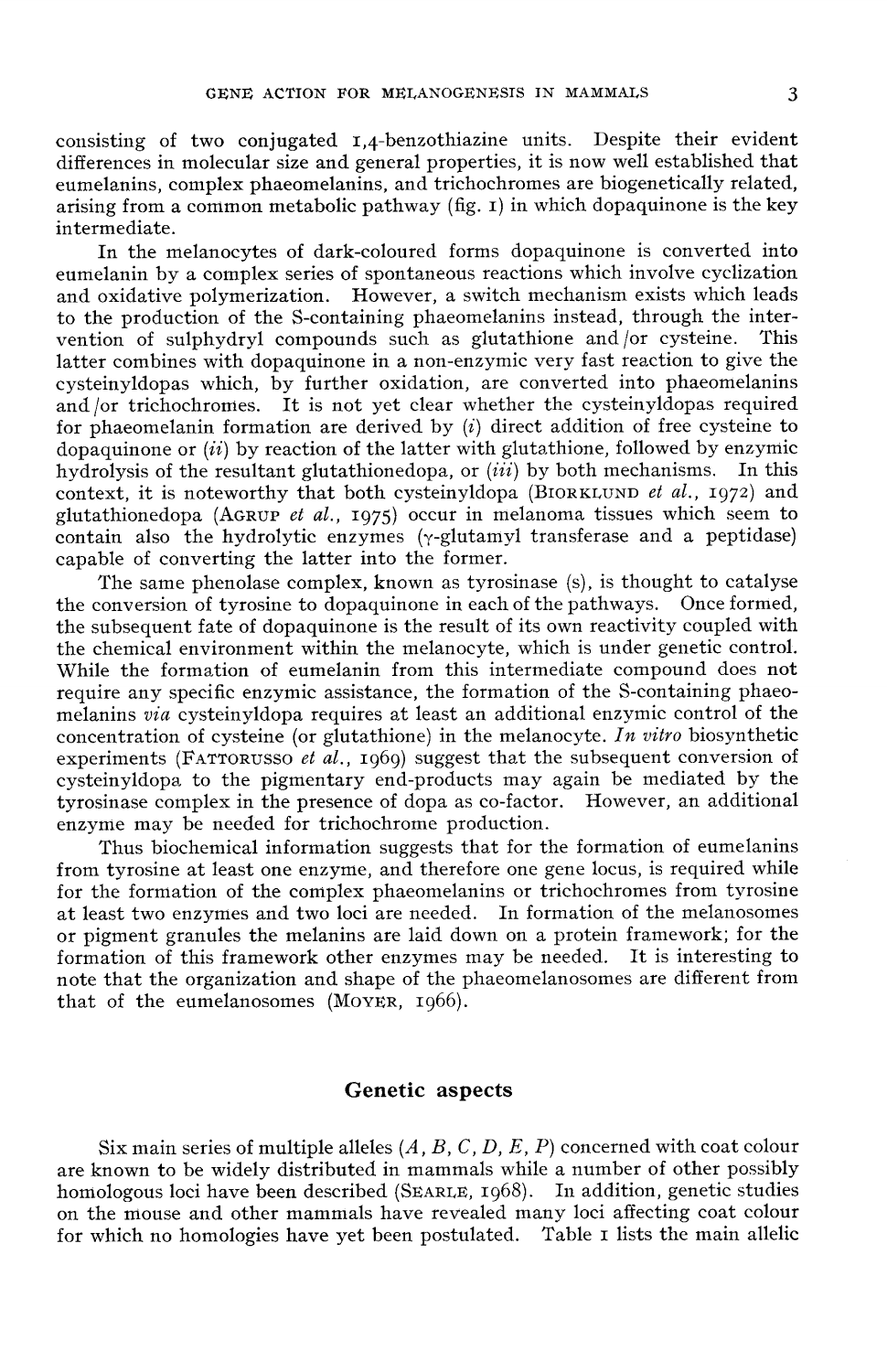#### G. PROTA, A. G. SEARLE

#### TABLE I

#### Characteristics of the main allelic series determining coat colour in mammals Caractéristiques des principales séries alléliques déterminant la couleur du pelage des mammifères

| Series              | Name             | Main alleles                        | Effects and mode of action                                                                                                                                                                    | Site of action                       |
|---------------------|------------------|-------------------------------------|-----------------------------------------------------------------------------------------------------------------------------------------------------------------------------------------------|--------------------------------------|
| Albino $\ldots$     | C                | $C^+$ , $c^{ch}$ , $c^h$ , $c$      | Reduces intensity of pig-<br>mentation, first yellow<br>and then black, until none<br>is left in $cc$ (albino).                                                                               | Within melanocyte                    |
| Agouti $\ldots$ $A$ |                  | $A\vee, A\vee, A^+, a^t, a, a^e$    | Controls regional distribu- Outside melanocyte<br>tion of black and yellow<br>pigments in body and in<br>individual hairs, from all<br>yellow (dominant in mou-<br>se) to all black.          |                                      |
| Extension           | E                | $E^d$ , $E^+$ , $e^{br}$ , $e^{-c}$ | Extends black (dominant) or Within melanocyte<br>yellow (recessive) pigment<br>in body as a whole, with<br>$e^{br}$ giving a black/yellow<br>variegation.                                     |                                      |
| $Brown \dots$       | B                | $B^{tt}, B^+, b$                    | Affects eumelanins, chang-<br>ing black to brown in bb.<br>May lighten eyes $(bb)$ and Within melanocyte<br>under-fur $(B^u)$ .                                                               |                                      |
| Dilute              | D                | $D^+$ , d, d <sup>t</sup>           | Dilutes both black and yel-<br>low colours by clumping<br>pigment granules. Dilute<br>lethals $(d^{l})$ have convul-<br>sions.                                                                | Within melanocyte,<br>changing shape |
| Pink-eyed           | $\boldsymbol{P}$ | $P^+$ , $\phi$ , $p^s$              | Main effect on eumelanoso-<br>mes, with dark colours<br>much more diluted than<br>light ones. Retinal pig-<br>mentation removed in $\phi$<br>and $p^s$ . $p^s$ also causes<br>male sterility. | Within melanocyte                    |

series, with what is known about the mode of action of the genes concerned. Since genes affecting trichochromes have not yet been studied in experimental mammals these pigments will be included under phaeomelanins in the remarks which follow.

# Albino

This is thought to be the structural locus for tyrosinase (FOSTER, 1965), since the bottom recessive  $(c)$  leads to absence of all melanin, while intermediate alleles reduce the amounts of yellow and dark pigments. The effect on yellow pigment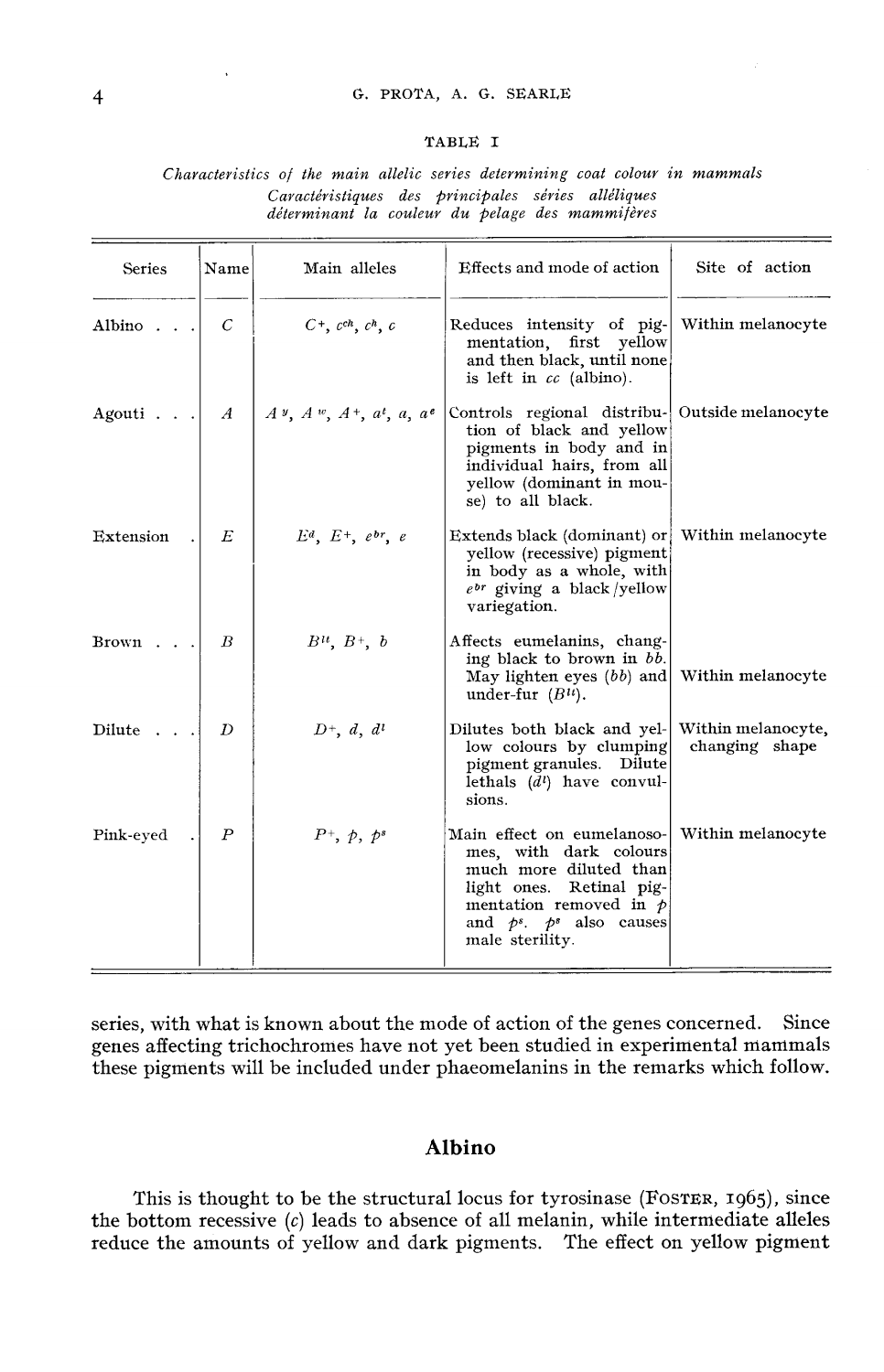is more pronounced. The belief that this is a structural rather than a regulatory gene is strengthened by the identification of a « himalayan » or acromelanistic allele in a number of species, in which the amount of pigmentation depends on skin temperature (see SEARLE, 1968). Thus this mutant allele presumably controls the formation of a different, thermolabile, form of the tyrosinase enzyme. HEARING (1973), however, reported a low level of tyrosinase activity in albino mice and suggested that the  $c$  locus is a regulator rather than a structural one.

It should be pointed out that albinism can also result from the failure of neural crest derived and optic cup derived melanocytes to reach their destinations in epidermis and retina. The mutant  $Microbthalmia$  (mi) seems to be an example of this.

#### Agouti

This locus is concerned with the regional distribution of dark and light pig-<br>ments within individual hairs and in the coat as a whole. The same melanocyte can produce both types of pigment, as shown by the formation of a yellow (agouti) band in an otherwise dark hair. In fact there is evidence that both types of pigment granule (eumelanosomes and phaeomelanosomes) can be present at the same time in a melanocyte (SAKURAI *et al.*, 1975). Action at the *Agouti* locus is *via*<br>time in a melanocyte (SAKURAI *et al.*, 1975). Action at the *Agouti* locus is *via* band in an otherwise dark hard. In fact there is evidence that both types or pig-<br>ment granule (eumelanosomes and phaeomelanosomes) can be present at the same<br>time in a melanocyte (SAKURAI *et al.*, 1975). Action at the A be primarily concerned with the regulation of the synthesis of the cysteinyldopas (fig. i). However, work is needed to provide a more precise metabolic meaning for the gene action at this locus.

# Extension

This locus is also involved in phaeomelanin production, since different alleles extend or restrict the amount of yellow pigment in the coat. Homozygotes for the bottom recessive allele,  $e$  have a yellow coat similar to that of heterozygotes for  $A^y$ . However, it tends to be rather sooty (with admixture of eumelanin) in young ee mice, more so than in  $A^y$ . Moreover,  $A^y + ee$  mice resemble ee in coat colour.

Gene action of  $e$  is within the melanocyte, but it seems that phaeomelanin can only be produced in the environment of the hair follicle (LAMOREUX and MA-YER. 1075). Action of the allele for partial extension of vellow, w Can only be produced in the environment of the hair follicle ( $LAMOREUX$  and  $MA-  
YER, 1975$ ). Action of the allele for partial extension of yellow, which gives a variegated phenotype, is exactly what would be expected if there were separate clones of black-forming and yellow-forming melanocytes, with random inactivation of alleles for production of one or other colour ( $SEARLE$ , 1968). Thus there are no quantitatively intermediate alleles of the type found in the albino series.

The marked difference in the effects and mode of action of the E locus with respect to the agouti locus makes it uncertain whether the nature and formation of the phaeomelanins observed in the extension series correspond to those of the apparently similar pigment in the agouti series.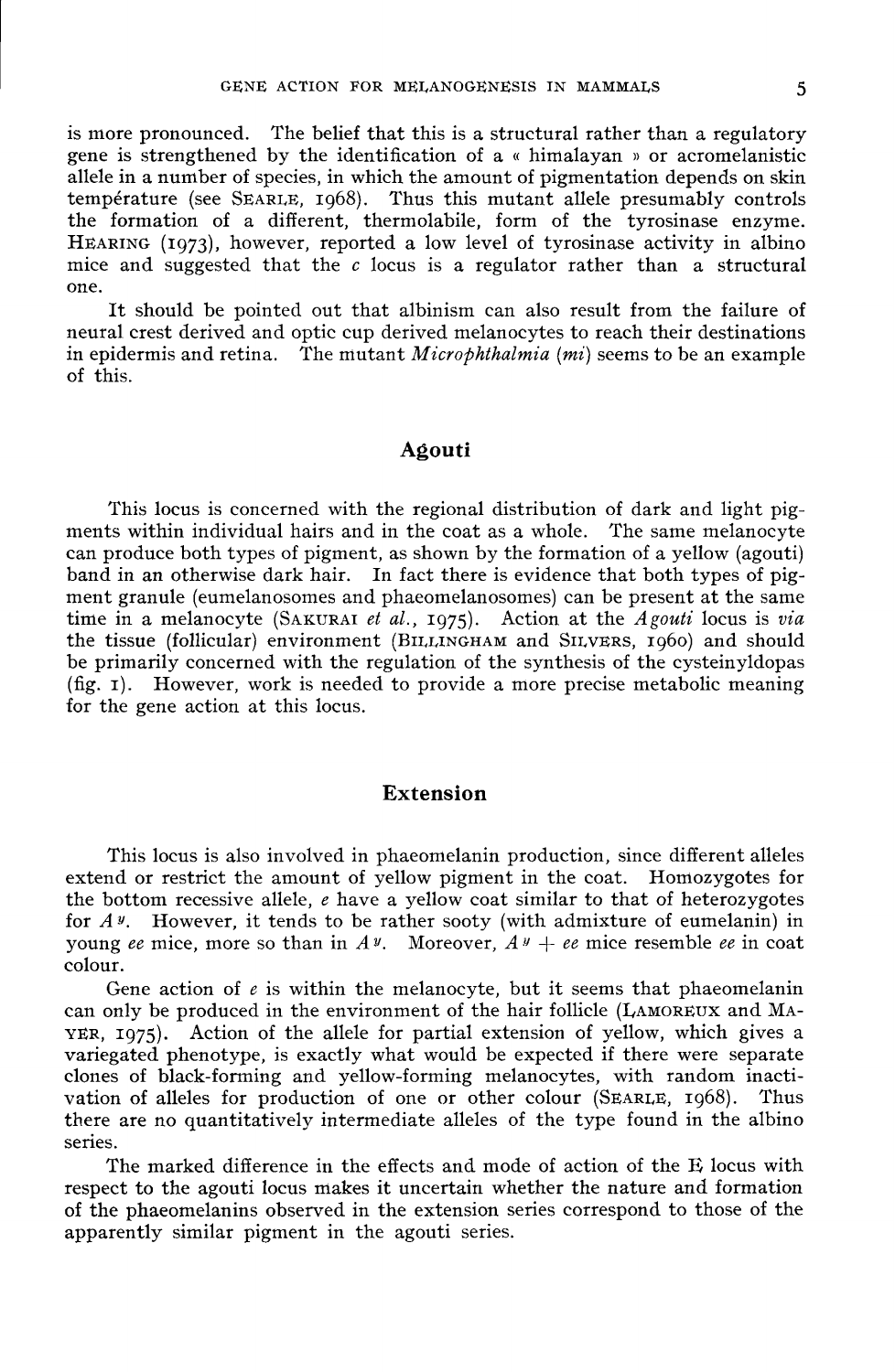#### Brown

The best known allele is recessive brown  $(b)$  which acts on eumelanin pigmentation only, but a dominant allele  $(B<sup>tt</sup>)$  which lightens the coat, especially the underfur, has been found in the mouse. Melanosomes of brown mice are rounded rather than ovoid, but also have rather a disordered internal structure, with coarsely granular melanin (MOYER, 1963). This gene is known to act within the melanocyte, fur, has been found in the mouse. Melanosomes of brown mice are rounded rather than ovoid, but also have rather a disordered internal structure, with coarsely granular melanin (MovER, 1963). This gene is known to act withi from formation of an abnormal type of melanin or not. Indeed, little is known on the chemistry of the brown melanins.

#### Pink-eyed dilution

Alleles at this locus tend to affect eumelanin pigmentation much more than phaeomelanin. In  $p\phi$  mice, eumelanosomes become very abnormal, being small and shred-like with an irregular matrix and a marked reduction in cross-linking of fibres (MOYER, 1963), while retinal pigment granules are not formed. Phaeomelanosomes, however, have a normal structure. Action of the gene is again within the melanocyte (SILVERS, 1957) and one could postulate that it is concerned with the final stages in formation of the eumelanosome.

### Dilute

In recessive dilution (and in its mimic leaden in the mouse) the epidermal (but not the retinal) melanocyte changes its shape, from nucleofugal to nucleopetal (MARKERT and SILVERS, 1956), and its pigment granules are deposited in clumps, **Dilute**<br>
In *recessive dilution* (and in its mimic *leaden* in the mouse) the epidermal (but<br>
not the retinal) melanocyte changes its shape, from nucleofugal to nucleopetal<br>
(MARKERT and SILVERS, 1956), and its pigment gr determine the morphology of the epidermal pigment cell derived from the neural crest, rather than any stages in melanogenesis. Homozygotes for another allele, determine the morphology of the epidermal pigment cell derived from the neural<br>crest, rather than any stages in melanogenesis. Homozygotes for another allele,<br>*dilute lethal* (*d*<sup>1</sup>), suffer from convulsions (SEARLE, 1952 chemical defects associated with phenylalanine have also been reported in these mutants, but it seems likely from later work that these were secondary results of the disease process (W00LF, 1970). It should be pointed out mutants, but it seems likely from later work that these were secondary results of the disease process (WOOLF, 1970). It should be pointed out that although diluting mutants which clump pigment granules in species other than the mouse are regarded as homologous with dilute  $(d)$  in the mouse, homology with the mimic gene leaden  $(ln)$  is another possibility.

#### Sex-linked yellow

Although it is not a member of a well established allelic series, one other locus should be mentioned because it may well be directly involved in melanin formation. This is sex-linked yellow, known only in the cat (orange,  $O$ ) and the Syrian hamster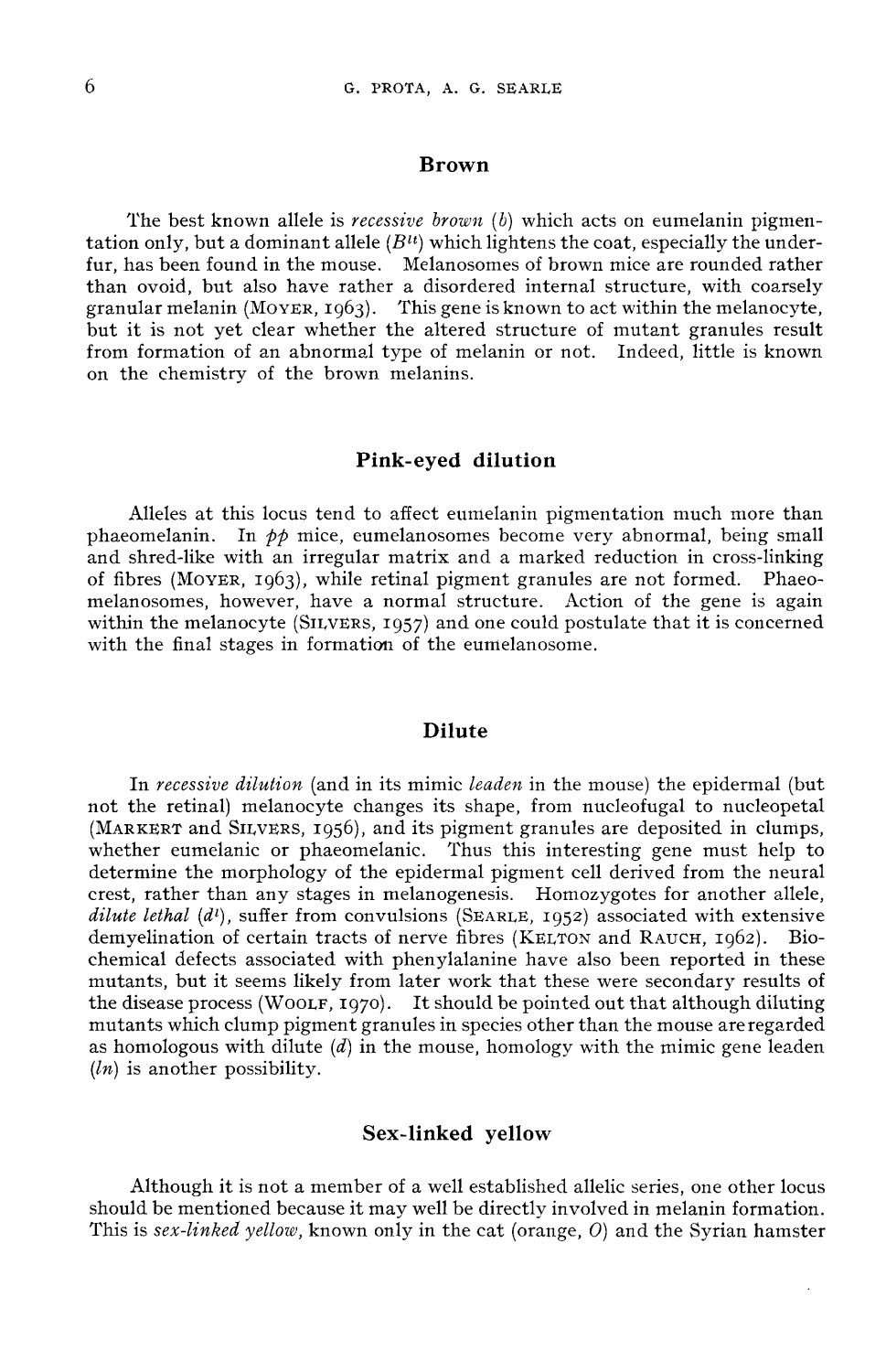(tortoiseshell,  $To$ ) (see SEARLE, 1968). There is good reason to believe that this locus is not homologous with that for *extension of vellow (e)* because (i) the Syrian hamster appears to have both loci and  $(ii)$  this locus is on the X-chromosome, becus is not homologous with that for *extension of yellow* (e) because (i) the Syrian hamster appears to have both loci and (ii) this locus is on the X-chromosome, which OHNO (1967) suggests has been conserved in mammali the extension locus is autosomal. The *orange* allele at the sex-linked Yellow locus in the cat behaves like recessive yellow in giving full extension of phaeomelanin pigments, so that the effect of  $A$ gouti alleles cannot show up. The wild type allele allows normal expression of  $A$ gouti etc., while females heterozygous for orange show the well-known tortoiseshell pattern. This results from the presence of clones of yellow and non-yellow melanocytes, arising from random inactivation of one or other X-chromosome (Lyon, 1961). Thus this gene exists in only two alternative forms and may well be regulatory in nature. Possibly it is the regulator gene for the structural extension locus. If so, it is strange that so few species are known to possess it.

# Concluding remarks

Of the six main allelic series concerned with mammalian coat coloration, three, namely  $B$ ,  $D$  and  $P$ , seem to affect mainly the differentiation and the fine structure of melanosomes, while  $A, C$  and  $E$  are likely to control the basic enzymic steps of melanogenesis. Mutations leading to albinism even in the presence of pigment cells occur at the C locus which therefore should contain the structural gene for tyrosinase, the key enzyme of melanogenesis. It is generally agreed that genes at the  $A$  and  $E$  loci are involved in the control of phaeomelanin biosynthesis but details of the mechanism of their action are needed as apparently they allow the formation of the same type of pigment in two very different ways. In the A gouti series, the biochemical message favouring the formation of phaeomelanins, presumably via cysteinyldopas, comes from outside the melanocyte and its action is determined by the  $A$ gouti allele present, by regional influences and by such factors as MSH. In the extension series, gene action is autonomous and uninfluenced by external factors. Therefore it seems probable that these genes control distinct enzyme systems, the possible nature of which remains indefinite because of lack of experimental evidence regarding primarily  $(i)$  the nature and chemical identity of the phaeomelanins observed in the  $A$ gouti and extension series, and  $(ii)$  the actual metabolic pathway leading to the formation of the cysteinyldopas.

Reçu pour publication en avril 1978.

#### Résumé

Localisations biochimiques de l'action des gènes qui contrôlent la mélanogenèse des Mammifères

L'information concernant les bases biochimiques et génétiques de la couleur du pelage est passée en revue. Alors que l'on peut considérer que les pigments eumélaniques sombres forment un groupe assez homogène, les phaeomélanines plus claires sont plus diverses, comprenant des trichochromes (de faible poids moléculaire) aussi bien que des composés sulfurés plus complexes. commune avec, comme intermédiaire clé, la dopaquinone. Six principales séries allélomorphiques qui contrôlent la couleur du pelage ont été mises en évidence chez les Mammifères. De ces six séries les séries Brun  $(B)$ , Dilution (D) et Dilution à  $\alpha$ il rose (P) affectent, semble-t-il, principale